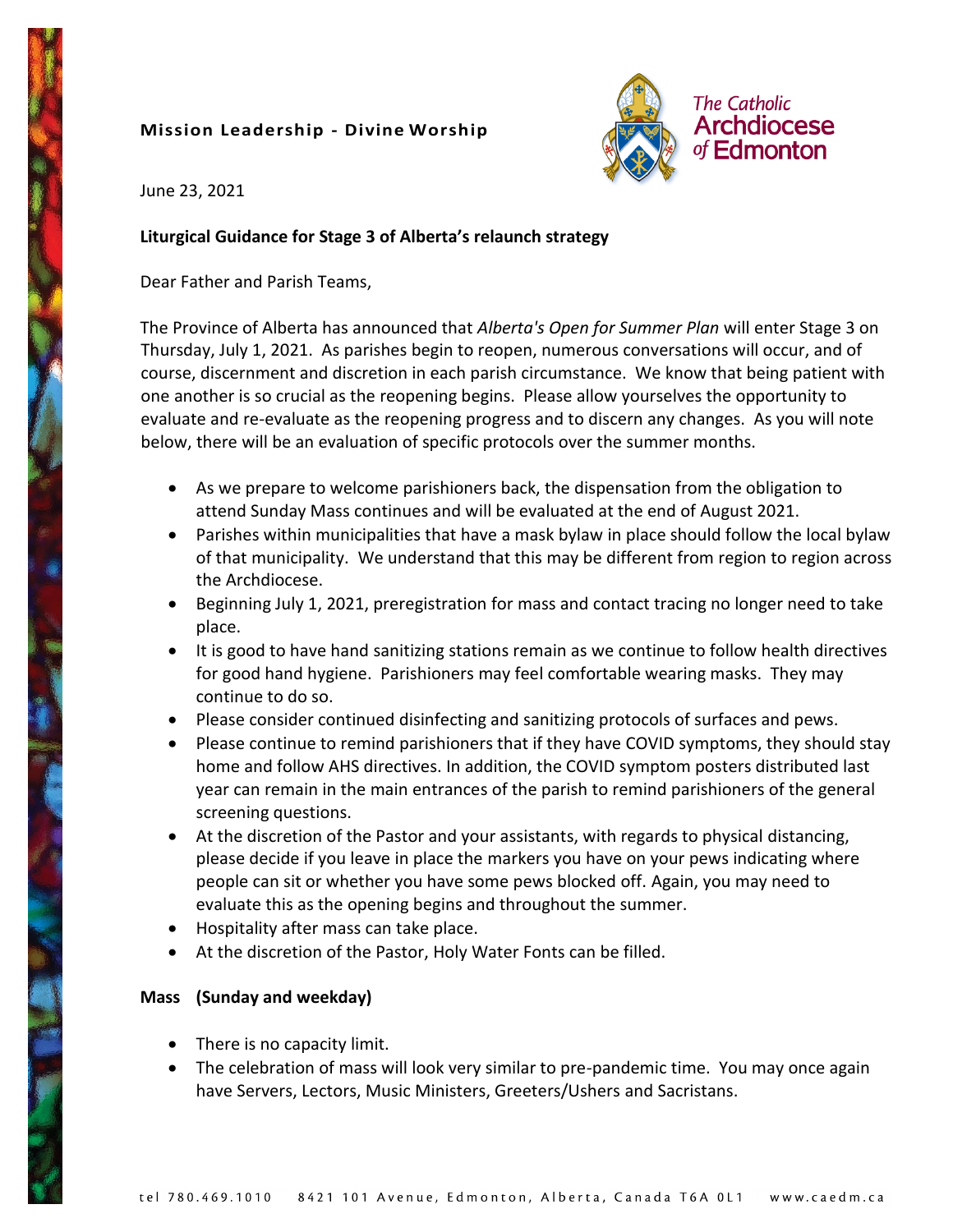

- The Sign of Peace: please continue to offer one another the sign of peace by a bow. A return to a handshake will be evaluated by the end of August 2021.
- The distribution of Holy Communion will continue to be under one species, the Body of Christ.
- The distribution of Holy Communion on the tongue is allowed. However, if you or the Extraordinary Minister of Holy Communion makes contact with the Communicant, please sanitize your hands with hand sanitizer before continuing to distribute Communion.
- Music Ministry: All mass parts can be sung. It is left to the discretion of the Pastor and Music Ministers as to physical distancing etc. Congregational singing is allowed.

# **Weddings (With Mass and Outside of Mass)**

- There is no capacity limit.
- You may have servers assist you.

### **Funerals (Funeral Mass or Funeral Liturgy outside of Mass)**

- There is no capacity limit.
- Please follow guidance from AHS on Funeral Receptions.

### **Baptisms**

• Parishes can continue to celebrate baptisms, one family or a few families at a time. Please follow the protocols in place for the safety of all. However, it is good to wait until after the summer months before returning to group baptisms or baptisms during mass.

# **Confirmation**

• Pastors may confer the Sacrament of the Confirmation, especially if the parish postponed the celebration due to the recent restrictions. If you do reschedule, please inform Suzanne Brohier in the Archbishop's Office. Archbishop Smith will provide a letter of delegation to the Pastor.

### **Visitation to the Sick**

• A priest or deacon may take Holy Communion to the sick. If visitation is to a hospital or nursing home, please adhere to the institution's admission and risk mitigation policies.

# **Adoration of the Blessed Sacrament**

- Adoration is permitted.
- There is no capacity limit.